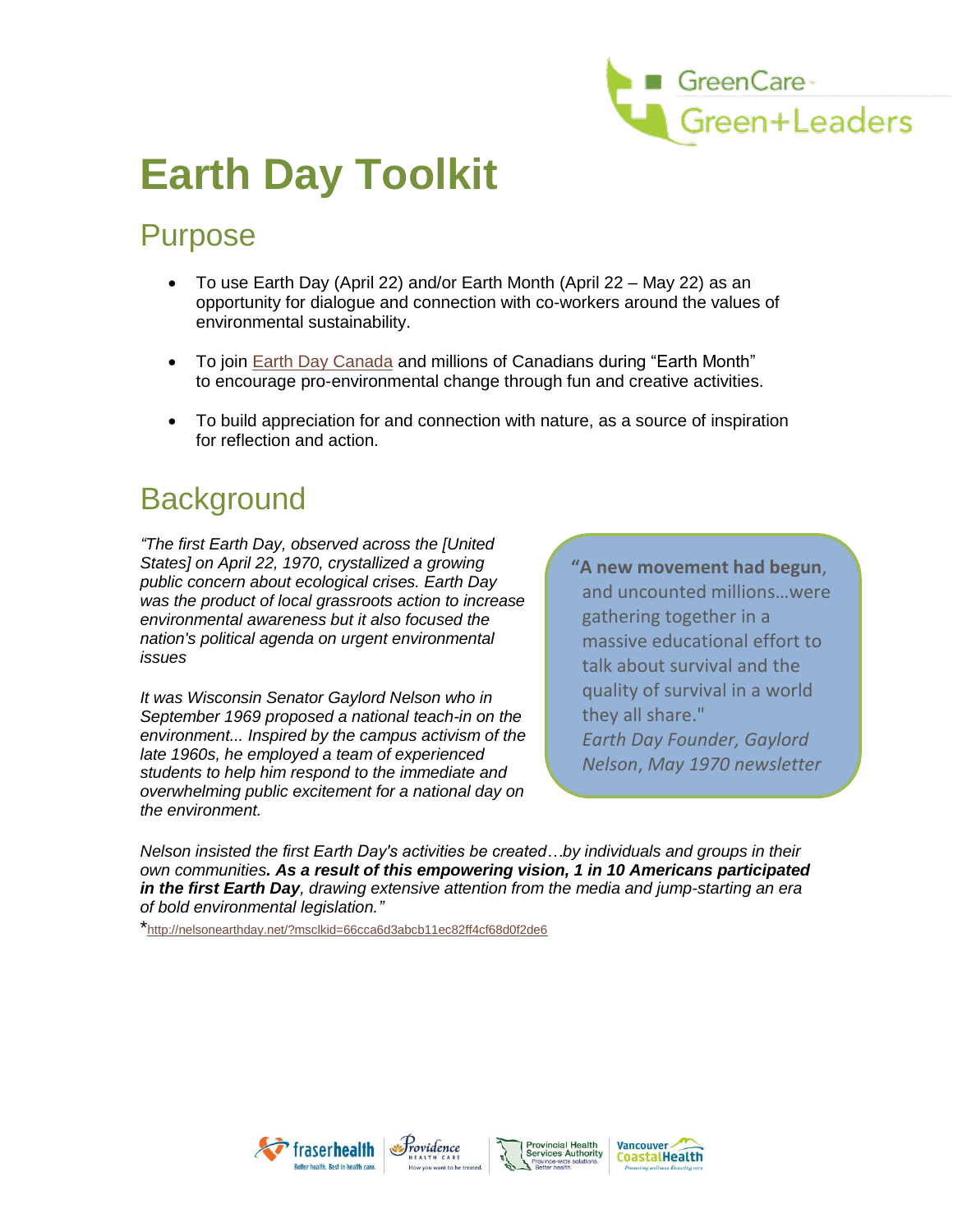

Earth Day is an opportunity to build interest and engagement among coworkers in the values related to environmental sustainability. Earth Day can remind us that we are part of a much larger community, all working in our own important ways to create a healthier future on our planet.

As with all these toolkits, please use it in a way that best suits your context and needs. Modify, adapt and adjust these steps as needed. Just don't forget to report back on your experiences!

## **Steps**

**Step 1:** Review the list of possible Earth Day activities included in this toolkit. Speak to your colleagues or choose one on your own that you'd like to organize.

(Ideally your event/activity will happen on Earth Day. However, if this is not possible, choose the next most convenient option.)

**Step 2:** Talk to your manager or supervisor to bring them on board with your chosen activity. They may have ideas to add or resources to support your idea.

**Step 3:** Identify the resources you'll need to run your activity or event. Do you need to book a room? Set up a projector? Find some allies to help you plan?

**Step 4:** Communicate with coworkers about the upcoming event and activity. You may do this in a staff meeting, an email, or any other format that is effective for your workplace. (See sample email for ideas).

Earth Day is now celebrated every year by more than a billion people in 180 nations around the world.\*\*

Place **Earth Day posters** in appropriate locations to remind coworkers of your activity and the purpose behind it. (Contact nina.akhtar@fraserhealth.ca for Earth Day posters).

**Step 5:** Evaluate and reflect on the experience. You may consider sending out a short survey within a day or two or you may request anecdotal feedback from participants.

Take time to reflect on your own or with your co-organizers on what you appreciated, what you learned and what you'd modify in future

Send your reflections to [info@bcgreencare.ca](mailto:sarah.currie@phsa.ca)

**Step 6:** Thank your coworkers for their involvement. Follow up on any commitments they made and offer suggestions for continuing to celebrate Earth Day, every day.

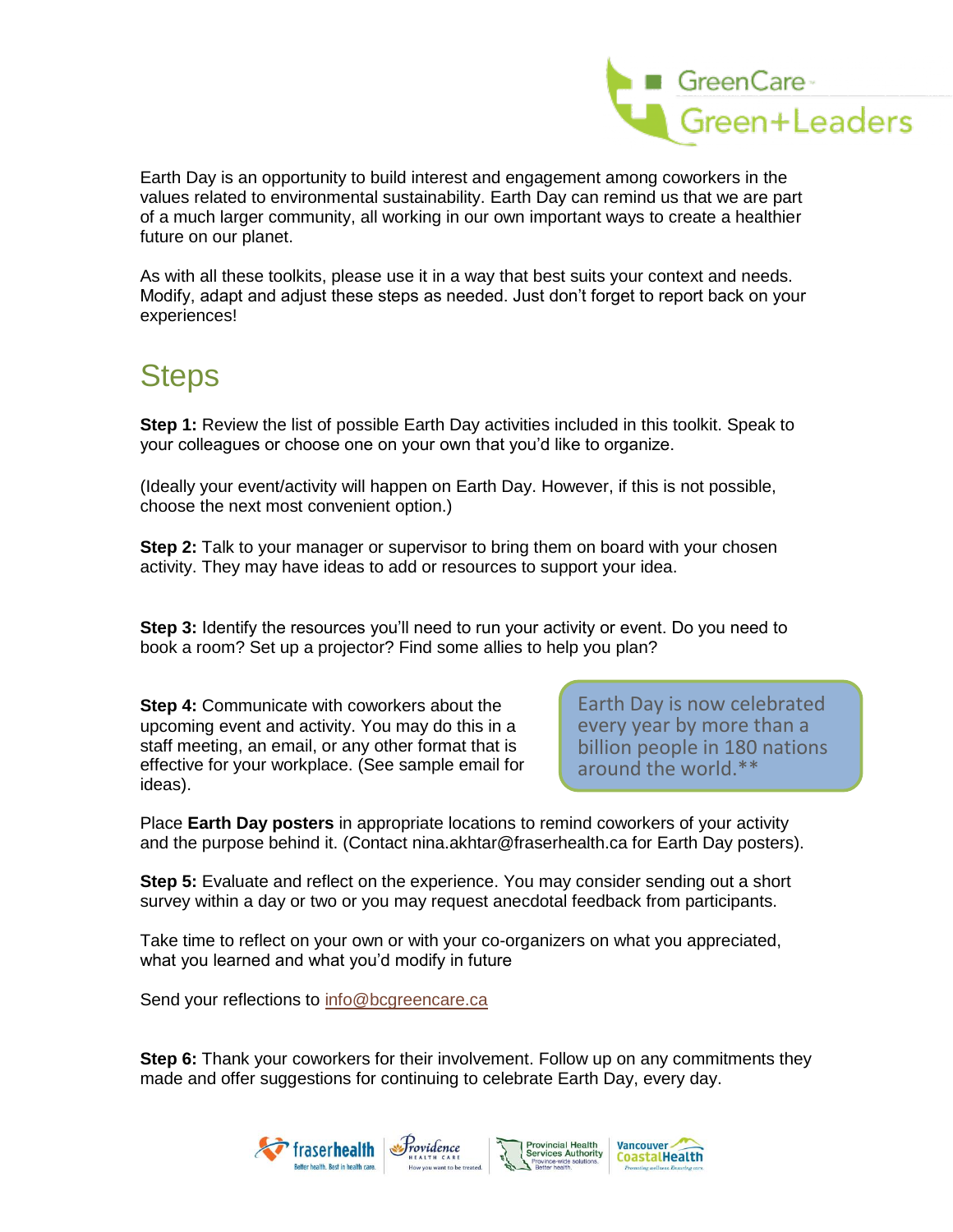

# Sample Email

### **Subject: Special Earth Day Celebration, April 22**

Dear [name of team or best way to address the group you're reaching out to]

On April 22<sup>nd</sup>, millions of people around the world will be celebrating Earth Day.

We'll be joining them with [insert activity name/idea here] at our site.

As staff employed in the health sector, we work directly and indirectly to ensure that people lead healthier and longer lives. And as we all know, one of the essential ingredients to healthy human lives is a healthy planet!

Earth Day was first celebrated more than 40 years ago, as a massive grassroots day of education across the United States. Since then, a lot has changed; Legislation, regulation and awareness have all improved, while challenges like increased air pollution, a changing climate, and species extinction have also increased.

Our opportunities to have an impact are bigger than ever. As Dr. Jane Goodall says, *"You cannot get through a single day without having an impact on the world around you. What you do makes a difference, and you have to decide what kind of difference you want to make."*

Please join us on [insert date] to learn more about how we can make a difference together. [remind them of activity, the time and the location]

If you have any questions or want to get involved with organizing, please let me know.

Happy Earth Day! [insert your name]

P.S. Want to learn more about Earth Day? Check out these links [Gaylord Nelson & Earth Day](http://nelsonearthday.net/?msclkid=66cca6d3abcb11ec82ff4cf68d0f2de6) [www.earthday.ca](http://www.earthday.ca/)

"**The wealth of the nation** is its air, water, soil, forests, minerals, rivers, lakes, oceans, scenic beauty, wildlife habitats and biodiversity… These biological systems are the sustaining wealth of the world." *Gaylord Nelson, Earth Day Founder*